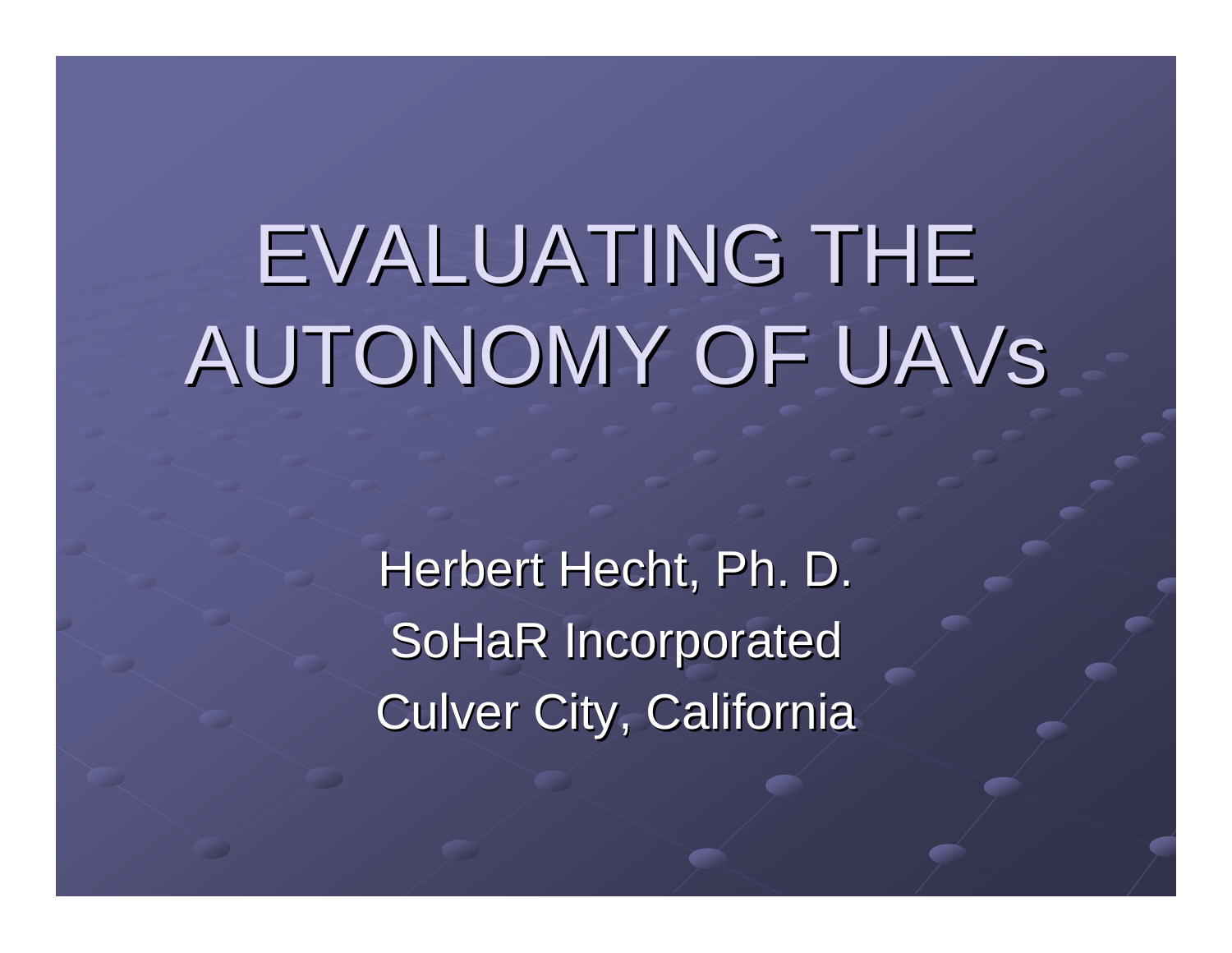## NO HUMAN PILOT

SAVES WEIGHT SIMPLIFIES DESIGN **INCREASES LOSS** ACCEPTANCE **EXTENDS FLIGHT** ENVELOPE

**O ALL HANDLING OF** ANOMALOUS **CONDITIONS MUST BE PROGRAMMED** AND TESTED IN ADVANCE

#### **EXCEPTION HANDLING**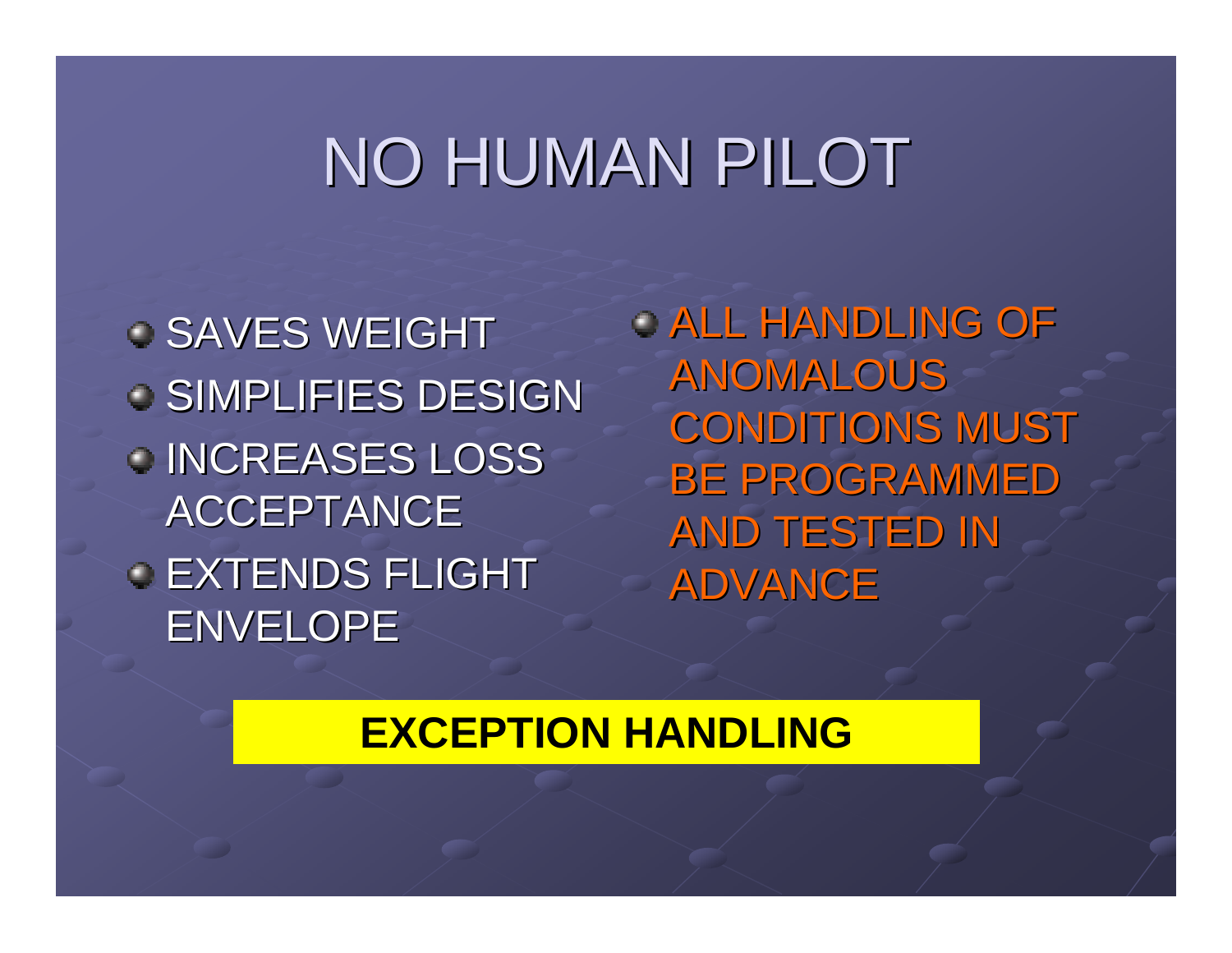### SOFTWARE TESTING

**REQUIREMENTS BASED REQUIREMENTS BASED** ALL STATED REQUIRE -**MENTS HAVE BEEN** IMPLEMENTED EXECUTION PRODU - **CES DESIRED** RESULTS

**STRUCTURAL STRUCTURALTRAVERSAL OF IMPLEMENTED** PATHS PRODU - CES NO UNDESIRABLE RESULTS

NEITHER APPROACH ASSURES ADEQUACY OF EXCEPTION HANDLING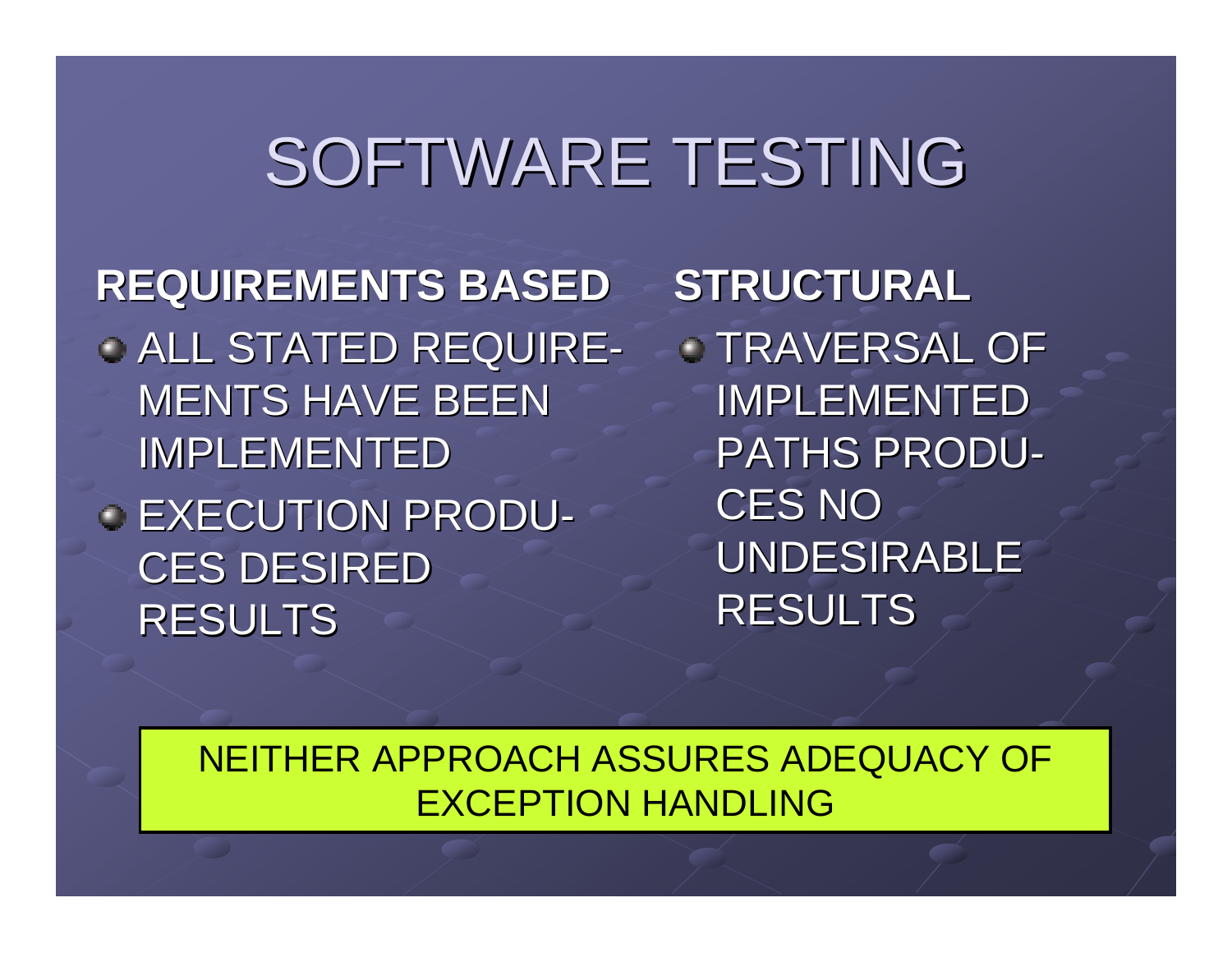### EXCEPTION HANDLING

VERY LITTLE LITERATURE  $\blacksquare$  EXCEPT FOR LANGUAGE CONSTRUCTS **NO GUIDANCE FOR SYSTEM LEVEL** REQUIREMENTS FORMULATION MOST SOFTWARE FAILURES IN WELL TESTED SYSTEM ARE DUE TO FAULTY EXCEPTION HANDLING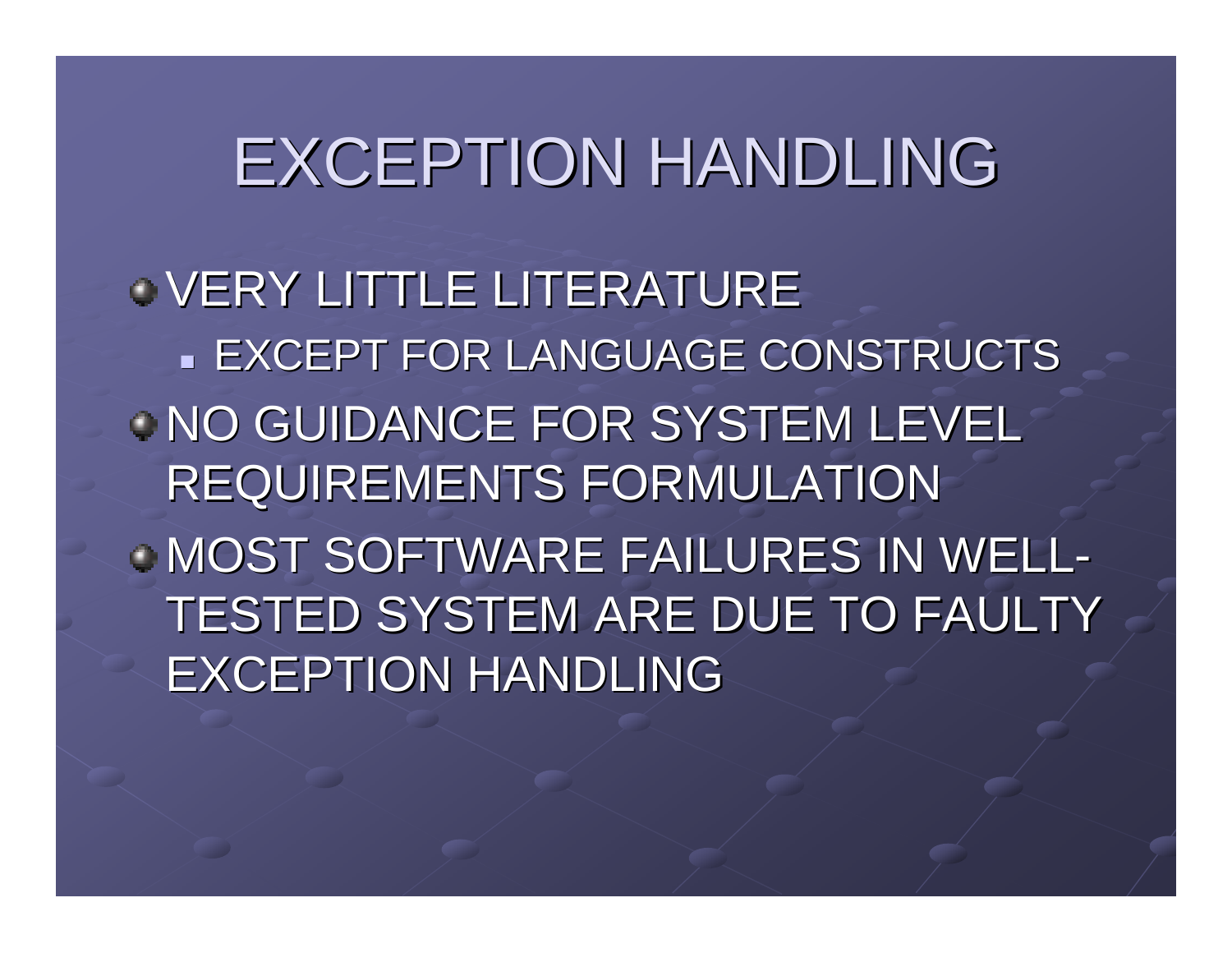### **EXCEPTION HANDLING AND** CRITICALITY

#### SPACE SHUTTLE AVIONICS SOFTWARE



Hecht, H. and P. Crane, "Rare Conditions and their Effect on Software Failures", *Proc. of the 1994 Annual Reliability and Maintainability Symposium",* January 1994, pp. 334 – 337.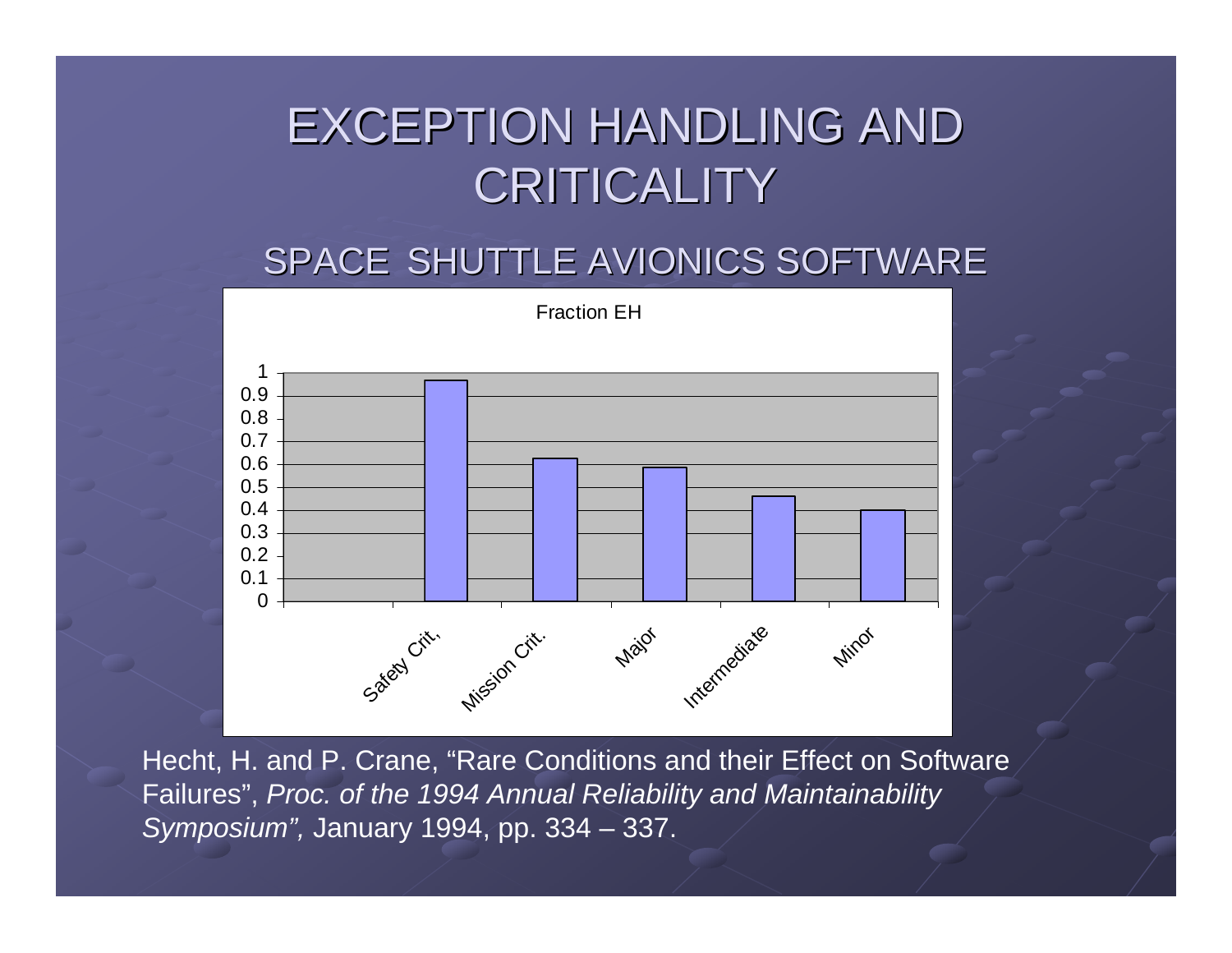### MORE EXCEPTION HANDLING **FAILURES**



Kanoun, K. and T. Sabourin, "Software Dependability of a Telephone Switching System", *Digest of Papers, FTCS-17,* Pittsburgh PA, July 1987, pp. 236 – 241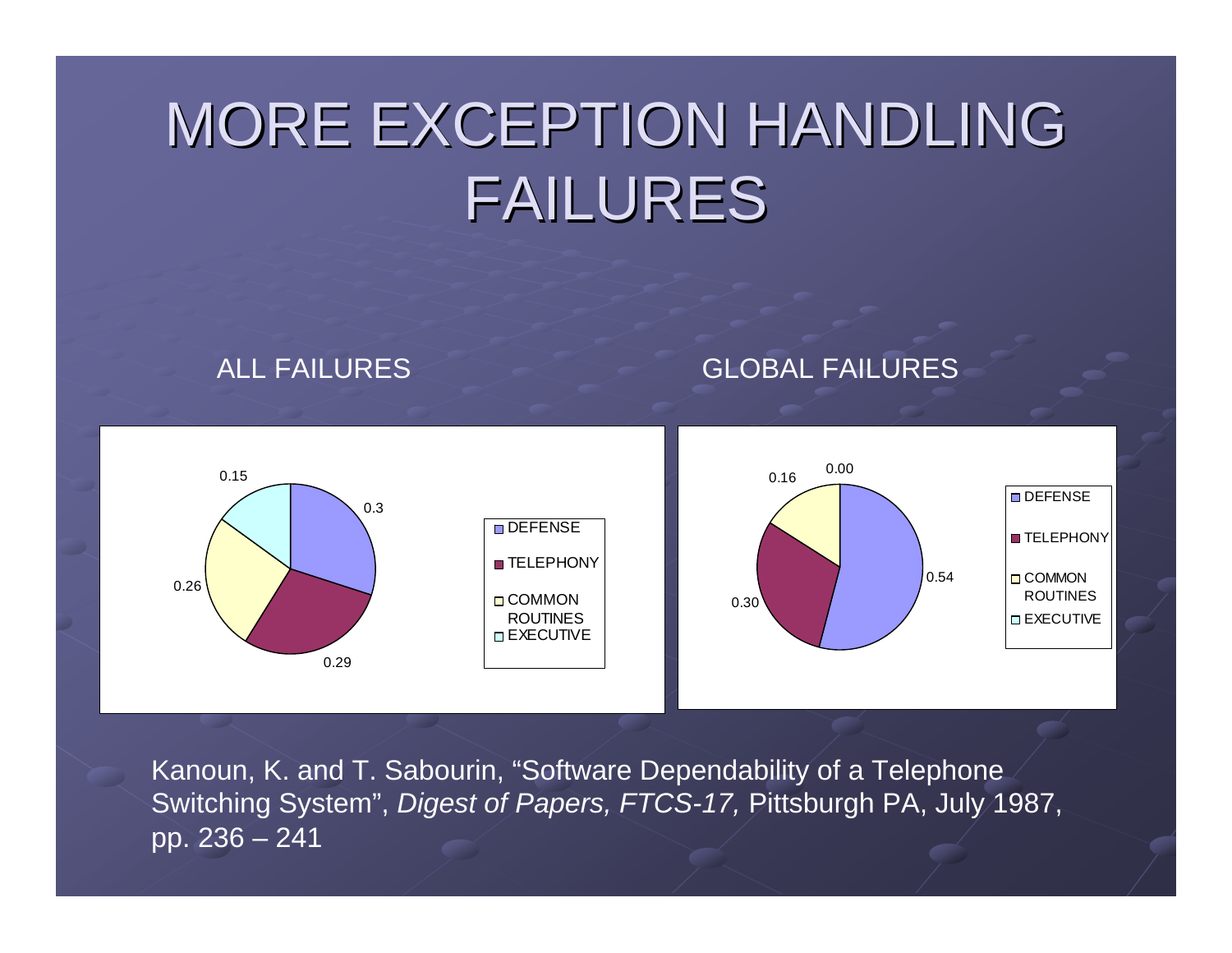# RELEVANT QUOTES

"The main line software code usually does its job. Breakdowns typically occur when the software exception code does not properly handle abnormal input or environmental conditions – or when an interface does not respond in the anticipated or desired manner."

C. K. Hansen, *The Status of Reliability Engineering Technology 2001*, Newsletter of the IEEE Reliability Society, January 2001 Reliability Society, January 2001

"Therefore the identification and handling of the exceptional situations **that might occur is often just as ( that might occur is often just as (un)reliable un)reliable as human intuition. as human intuition. "**

Flaviu Cristian "Exception Handling and Tolerance of Software Faults" in *Software Fault Tolerance,* Michael R. Lyu, ed., Wiley, New York, 1995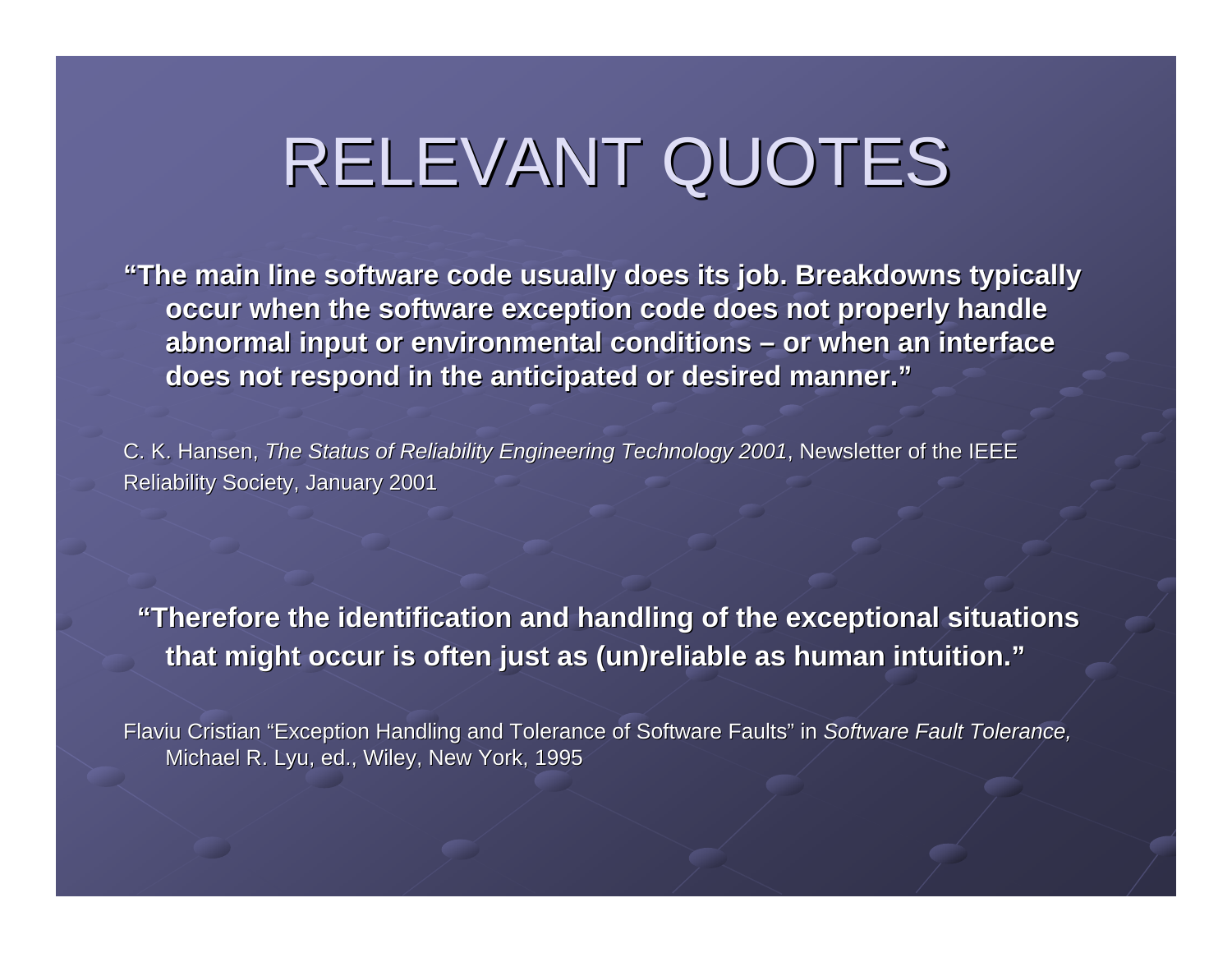**SPECIFYING EXCEPTION HANDLING IS DIFFICULT HANDLING IS DIFFICULT EXCEPTION CONDITIONS ARISE FROM** SEVERAL LEVELS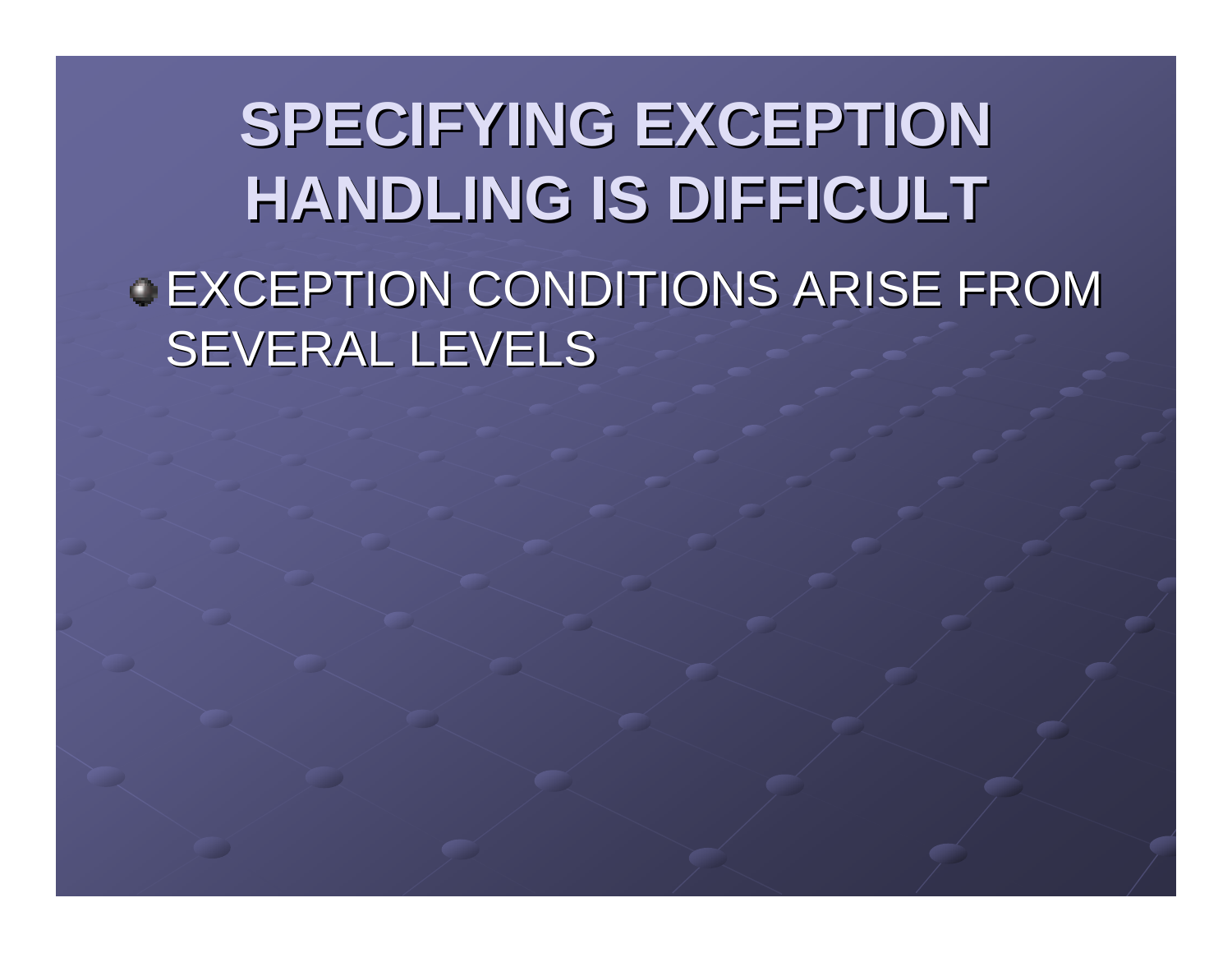**SPECIFYING EXCEPTION HANDLING IS DIFFICULT HANDLING IS DIFFICULT EXCEPTION CONDITIONS ARISE FROM** SEVERAL LEVELS **EXCEPTION CONDITIONS ARE MORE** DIFFICULT TO UNDERSTAND THAN **MAIN LINE REQUIREMENTS**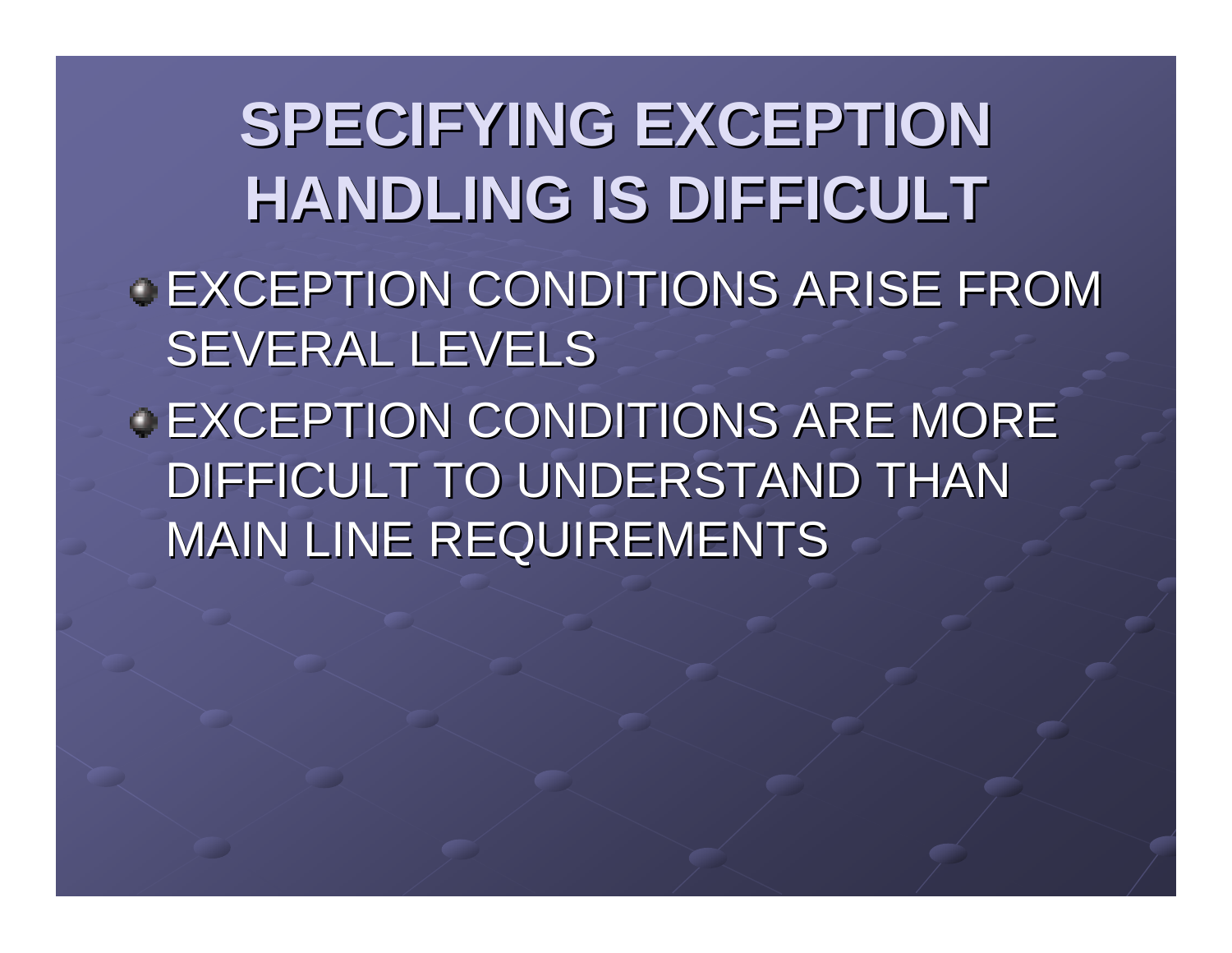**SPECIFYING EXCEPTION HANDLING IS DIFFICULT HANDLING IS DIFFICULT EXCEPTION CONDITIONS ARISE** FROM SEVERAL LEVELS **EXCEPTION CONDITIONS ARE MORE** DIFFICULT TO UNDERSTAND THAN **MAIN LINE REQUIREMENTS EXCEPTIONS OCCUR INFREQUENTLY** BUT REQUIRE DISPROPORTIONATE EFFORT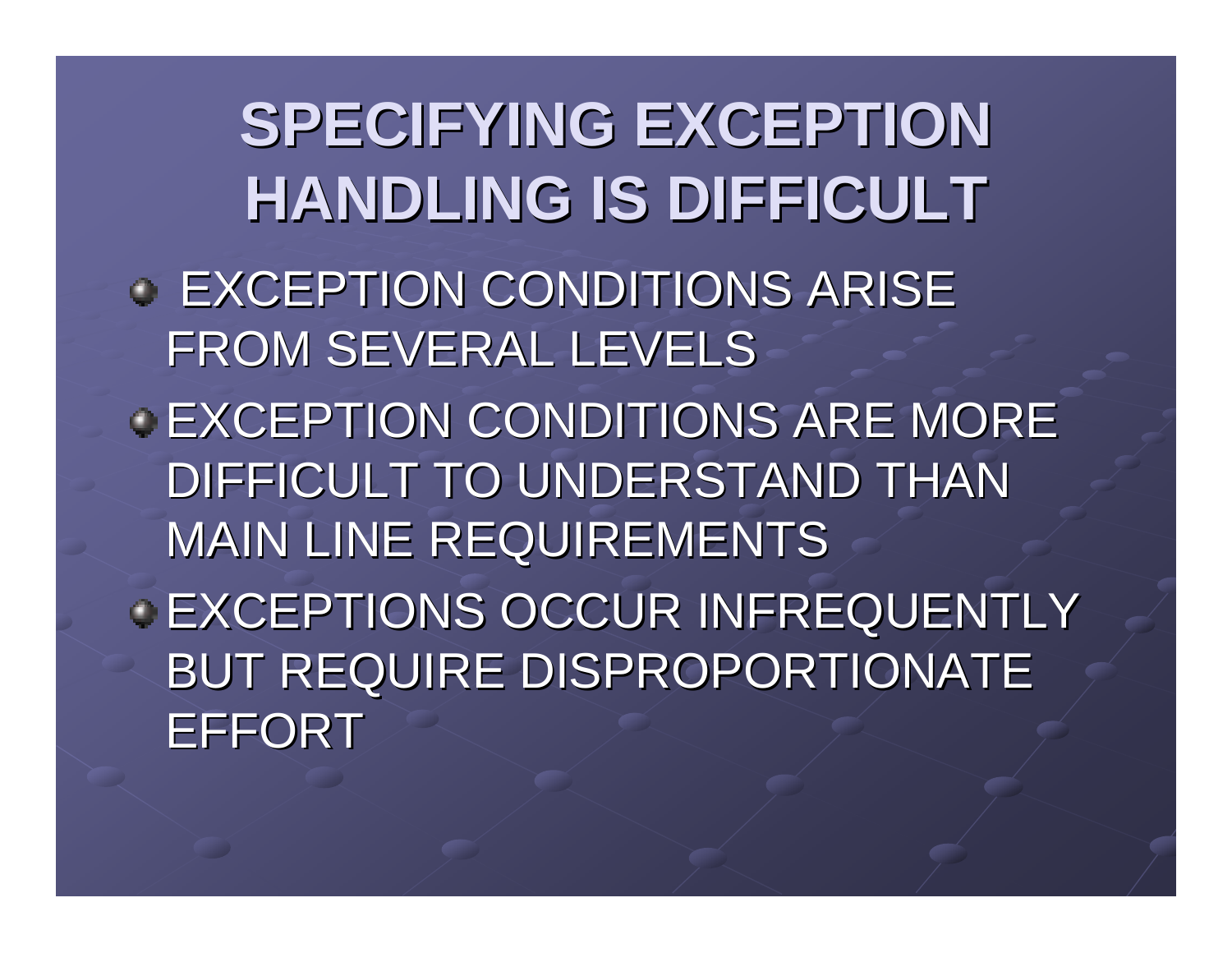### SOURCES OF EXCEPTIONS

#### OPERATIONAL REQUIREMENTS

LOSS OF PROPULSION, ELECTRIC POWER, COMMUNICATION, THERMAL **CONTROL** 

#### IMPLEMENTATION DETAIL

CALIBRATION ANOMALIES, ACTUATOR STATES, SENSOR INPUT

#### COMPUTING ENVIRONMENT

HARDWARE FAILURES, MEMORY ERRORS, EXECUTIVE, MIDDLEWARE

#### MONITORING AND SELF-TEST

OVER-TEMPERATURE SENSORS, SYSTEM PERFORMANCE TEST

#### APPLICATION SOFTWARE

ASSERTIONS, VIOLATION OF TIMING CONSTRAINTS, MODE CHANGES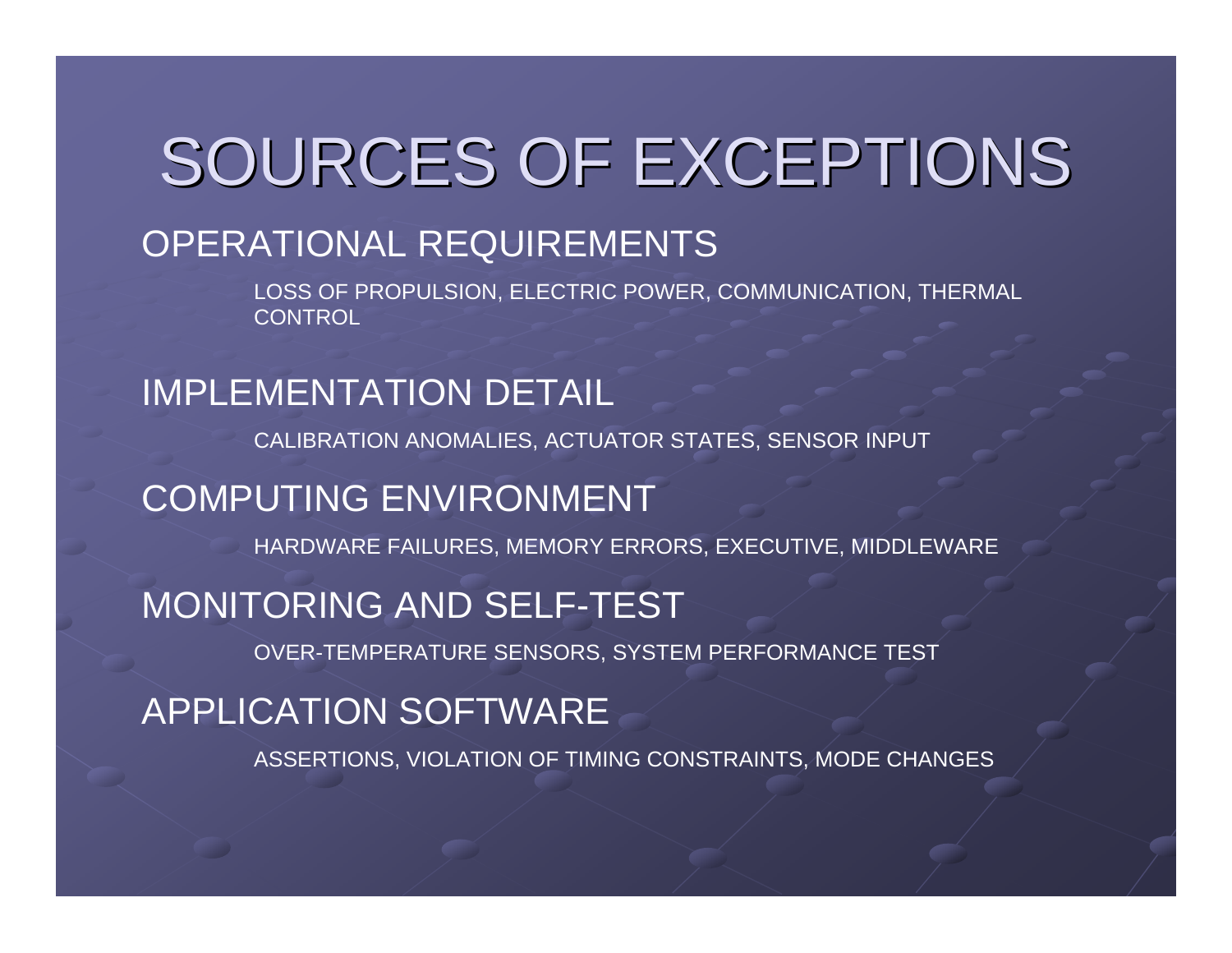### WHO IS RESPONSIBLE? OPERATIONAL REQUIREMENTS **IMPLEMENTATION DETAILS** COMPUTING ENVIRONMENT MONITORING AND SELF-TEST **SYSTEM ENGINEERING SPECIALIST VEHICLEHEALTH MGM'T**

APPLICATION SOFTWAF **SOFTWARE SOFTWARE**

**ENGINEERING ENGINEERING**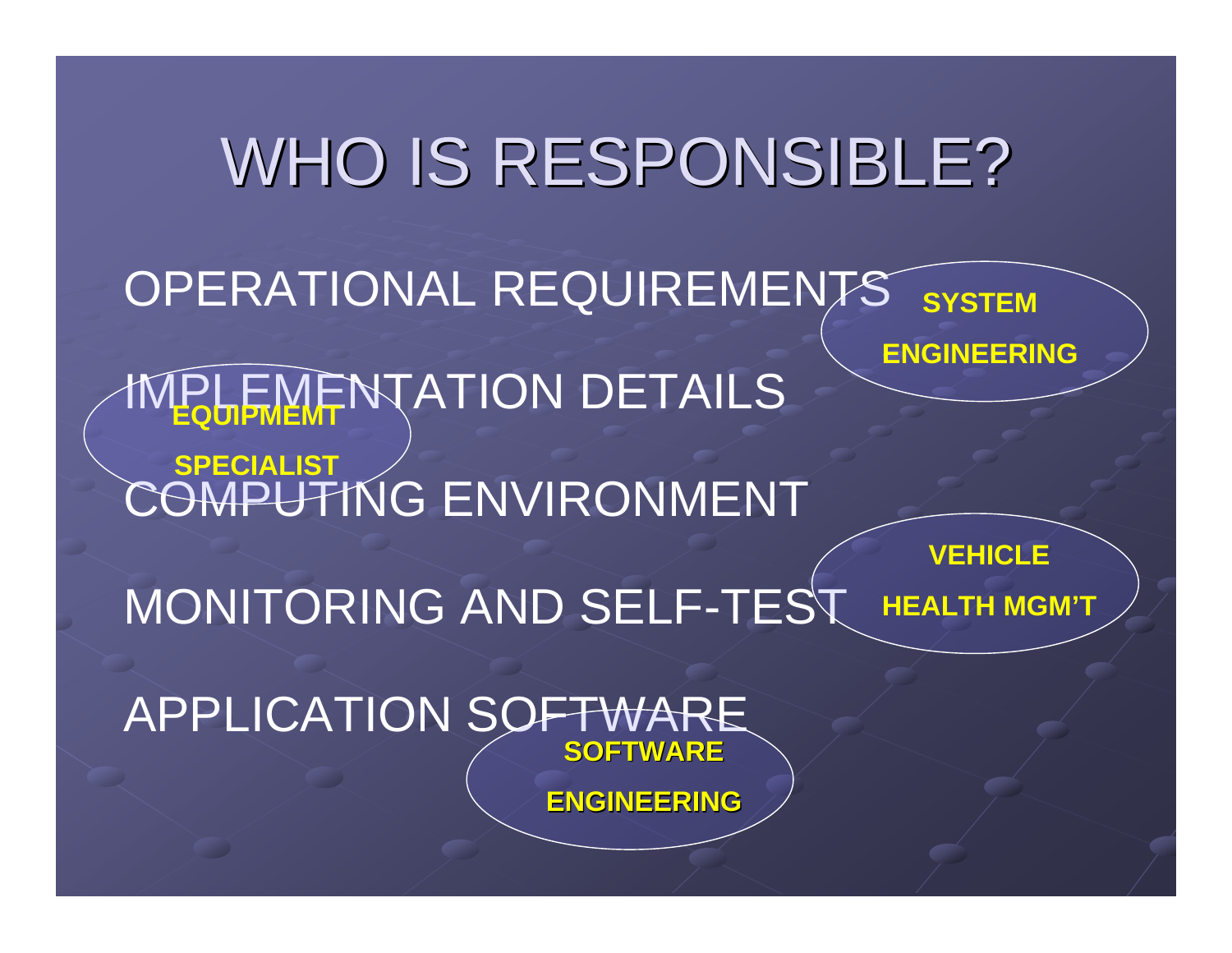## REQUIREMENT GENERATION

**OBJECTIVE**  $\blacksquare$  EXCEPTION CONDITION AND ACTION ALGORITHM QUANTITATIVE CONDITION DESCRIPTION QUANTITATIVE CONDITION DESCRIPTION  $\blacksquare$  TIMING AND RESPONSIBILITY FOR ACTIONASSIGNMENT  $\blacksquare$  SPECIFY SOFTWARE IMPLEMENTATION  $\triangleright$ OF ALGORITHM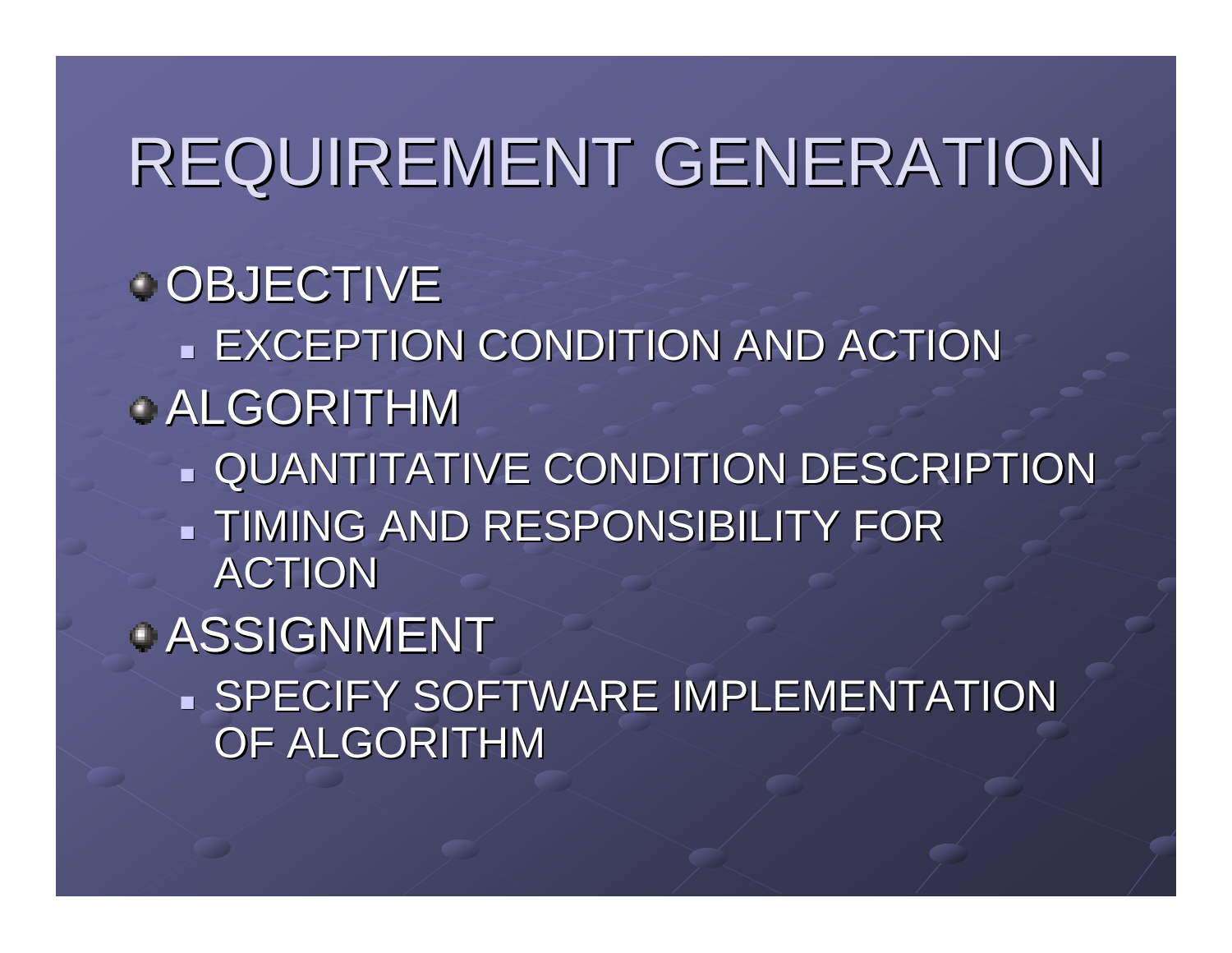# DOES IT ADD UP?

| <b>OBJECTIVE</b>              |                           | <b>ALGORITHM</b>     |                  | <b>ASSIGNM'T</b>                     |                      | <b>OPERATIONAL REQM'TS</b> |                  |               |
|-------------------------------|---------------------------|----------------------|------------------|--------------------------------------|----------------------|----------------------------|------------------|---------------|
|                               |                           |                      |                  |                                      |                      |                            |                  |               |
|                               | <b>OBJECTIVE</b>          |                      | <b>ALGORITHM</b> | <b>ASSIGNM'T</b>                     |                      | <b>IMPLEMENTATION</b>      |                  |               |
|                               |                           |                      |                  |                                      |                      |                            |                  |               |
|                               | <b>OBJECTIVE</b>          |                      |                  | <b>ALGORITHM</b><br><b>ASSIGNM'T</b> |                      | <b>COMPUTING ENV.</b>      |                  |               |
|                               |                           |                      |                  |                                      |                      |                            |                  |               |
| <b>MONIT. &amp; SELF-TEST</b> |                           |                      |                  | <b>OBJECTIVE</b>                     | <b>ALGORITHM</b>     | <b>ASSIGNM'T</b>           |                  |               |
|                               |                           |                      |                  |                                      |                      |                            |                  |               |
|                               | <b>APPLICATION SOFTW.</b> |                      |                  |                                      | <b>OBJECTIVE</b>     | <b>ALGORITHM</b>           | <b>ASSIGNM'T</b> |               |
| <b>CONCEPT</b>                |                           | <b>SYST. REQ'MTS</b> |                  |                                      | <b>SOFTW.REQ'MTS</b> | <b>SOFTW.DESIGN</b>        |                  | <b>CODING</b> |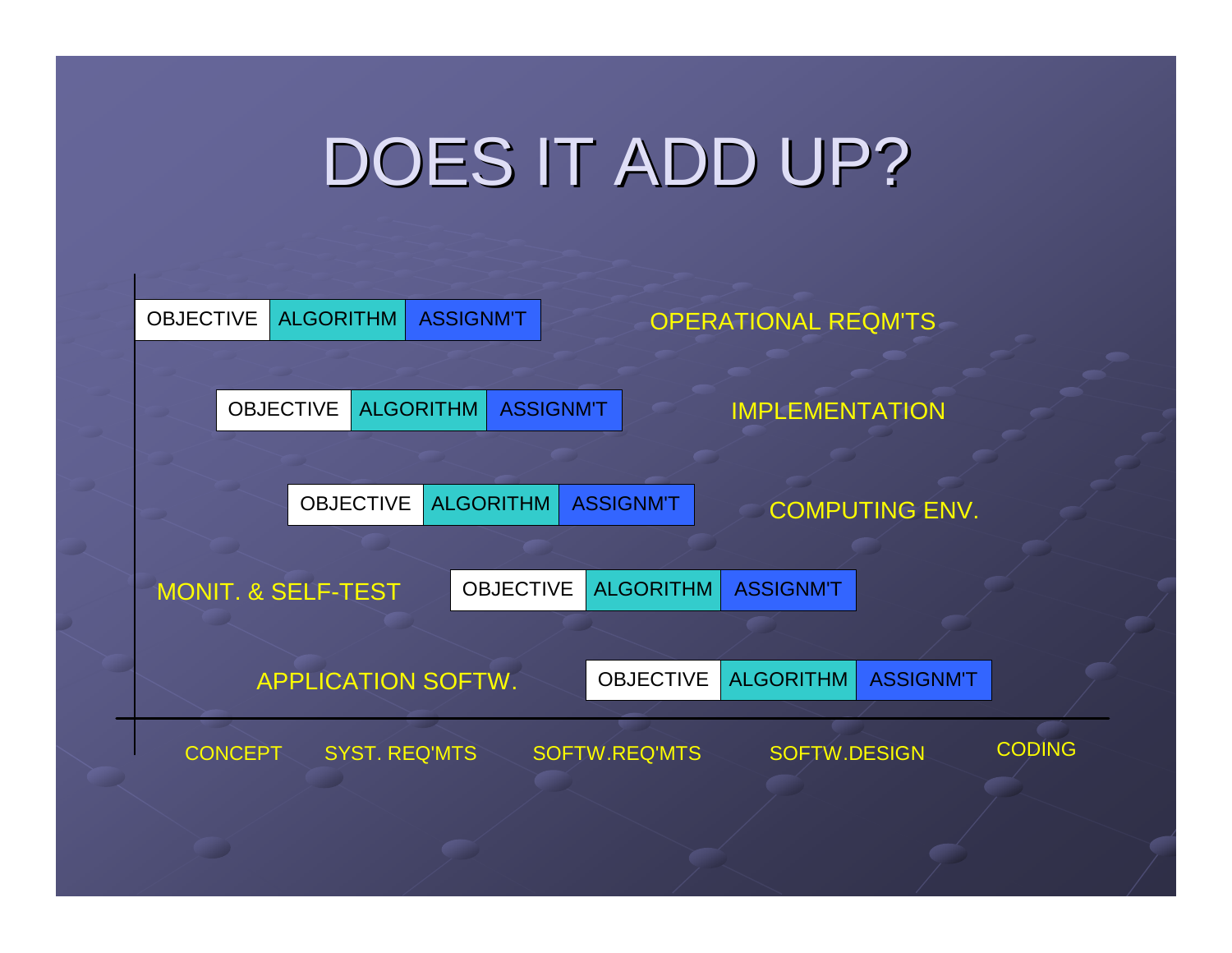### SOLUTIONS TO THE PROBLEM

SHARING EXISTING PRACTICES SHARING EXPERIENCE CREATING AND SHARING TOOLS

INTEREST GROUP STANDARDS WORKING GROUP RECOMMENDED PRACTICE